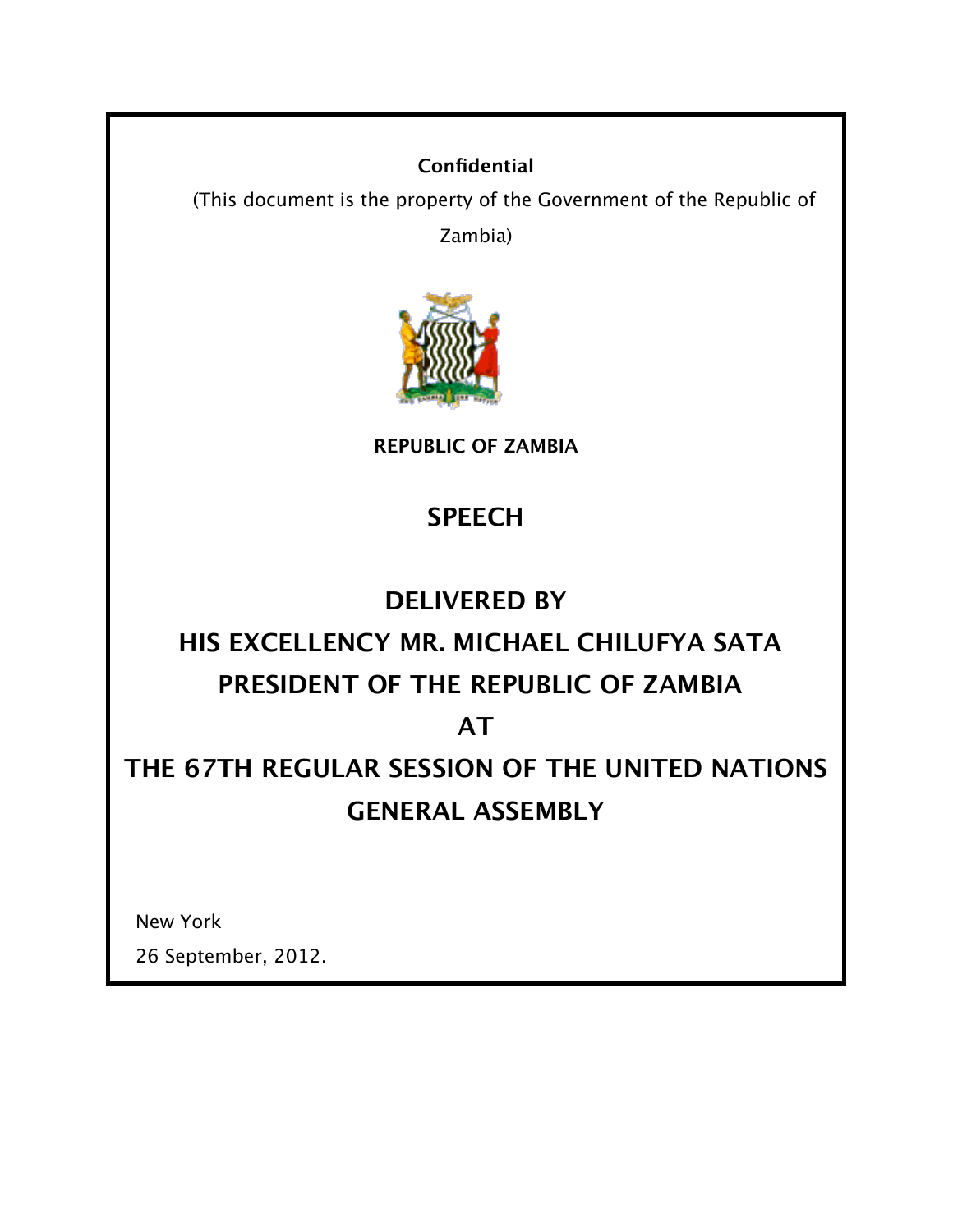- **YOUR EXCELLENCY, MR. VUK JEREMIC, PRESIDENT OF THE 67TH SESSION OF THE UNITED NATIONS GENERAL ASSEMBLY;**
- **YOUR EXCELLENCY, MR BAN KI-MOON, SECRETARY-GENERAL OF THE UNITED NATIONS;**
- **YOUR EXCELLENCIES, HEADS OF STATE AND GOVERNMENTS;**
- **DISTINGUISHED DELEGATES;**
- **LADIES AND GENTLEMEN.**

I AM GREATLY HONOURED TO DELIVER MY INAUGURAL ADDRESS TO THE UNITED NATIONS GENERAL ASSEMBLY. ALLOW ME TO BEGIN BY CONGRATULATING YOU, MR. PRESIDENT, ON YOUR ELECTION TO OVERSEE THE 67TH SESSION OF THE GENERAL ASSEMBLY, AND TO WISH YOU ALL THE SUCCESS IN THIS POSITION. YOUR GREAT COUNTRY, SERBIA HAS HISTORICALLY ENJOYED CLOSE TIES WITH ZAMBIA. WE ARE THEREFORE, DELIGHTED TO SEE YOU IN THAT IMPORTANT SEAT.

I WOULD ALSO LIKE TO THANK HIS EXCELLENCY, MR. BAN KI-MOON, SECRETARY-GENERAL OF THE UNITED NATIONS FOR CONVENING THIS IMPORTANT SESSION AND FOR THE STEADY MANNER IN WHICH HE HAS CONTINUED STEERING OUR GLOBAL ORGANISATION. IN ZAMBIA, WE ARE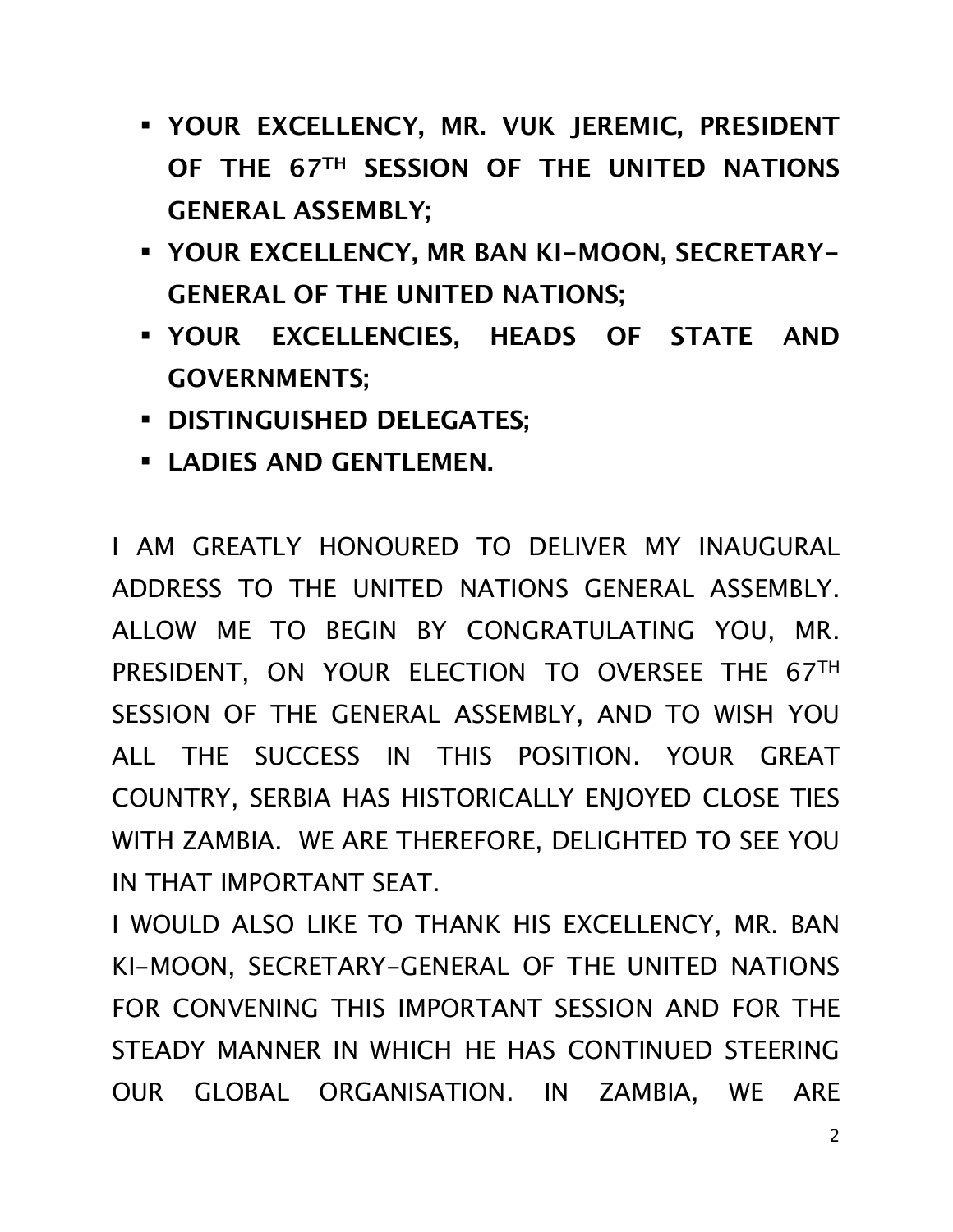PARTICULARLY APPRECIATIVE THAT DESPITE YOUR BUSY SCHEDULE, MR. SECRETARY-GENERAL, YOU MADE TIME TO VISIT OUR COUNTRY EARLIER IN THE YEAR TO UNDERTAKE SOME IMPORTANT PROGRAMMES.

### **MR. PRESIDENT,**

ABOUT A YEAR AGO, I ENDED MY DECADE LONG CAREER AS AN OPPOSITION POLITICIAN WHEN THE PEOPLE OF ZAMBIA OVERWHELMINGLY CHOSE TO CHANGE THEIR POLITICAL LEADERSHIP THROUGH A DEMOCRATIC AND PEACEFUL ELECTORAL TRANSITION THAT USHERED ME INTO OFFICE AS THE FIFTH REPUBLICAN PRESIDENT. I AM INDEBTED TO MY PEOPLE FOR ONCE AGAIN UNDERTAKING THIS PROCESS IN A PEACEFUL MANNER.

IT IS MY DESIRE TO UTILISE MY EXPERIENCE AT BOTH ENDS OF THE LEADERSHIP SPECTRUM TO MAKE A WORTHWHILE CONTRIBUTION TO OUR DEMOCRACY. I TRUST THAT ZAMBIA WILL BE ABLE TO SHARE HER LESSONS AND TO EQUALLY LEARN FROM THOSE WITH LONGER OR EVEN BETTER DEMOCRATIC EXPERIENCES.

**MR. PRESIDENT,**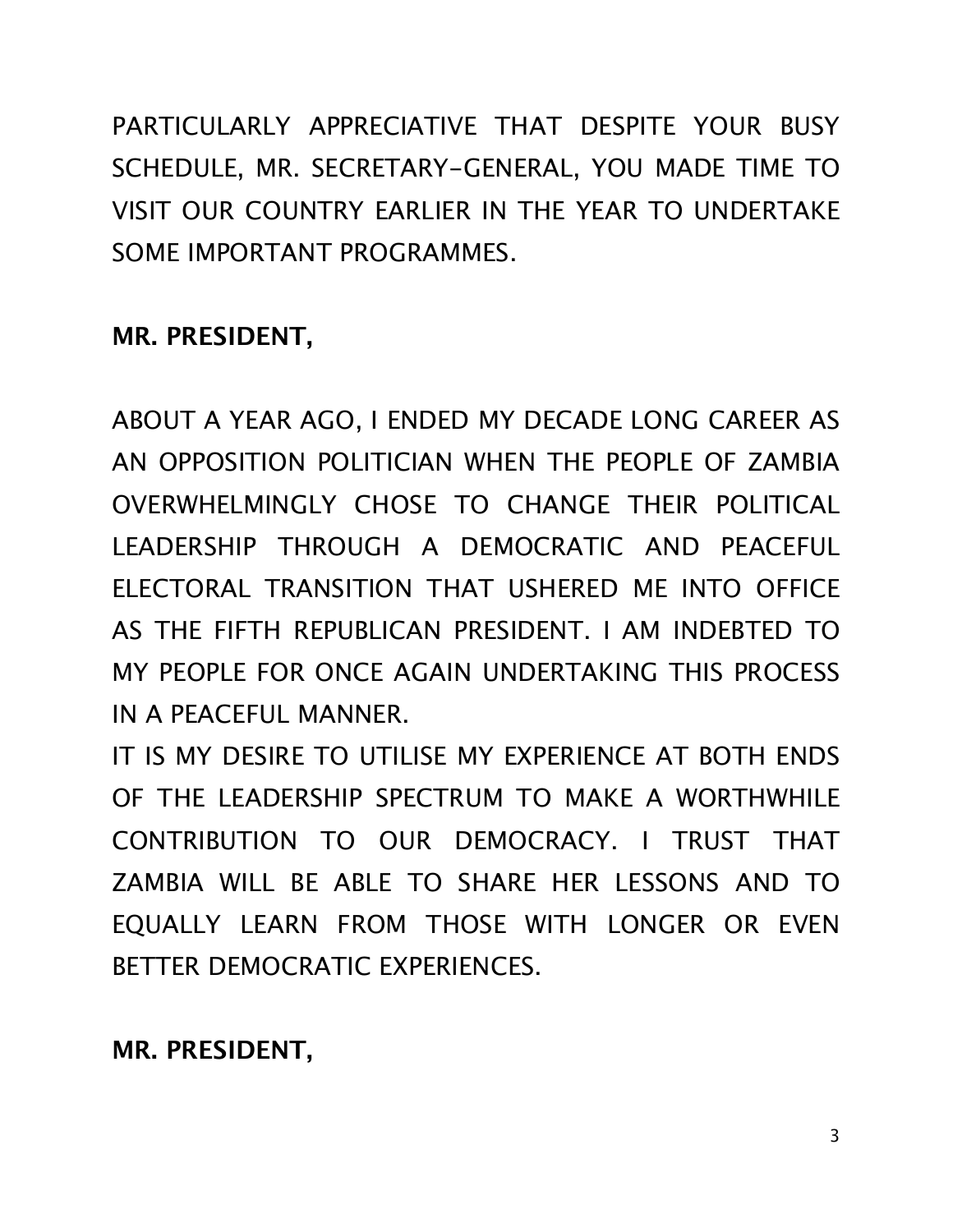AS YOU KNOW, WE ARE STILL FACED WITH CONSIDERABLE CHALLENGES, IN TERMS OF MEETING THE BASIC NEEDS OF THE MAJORITY OF THE ZAMBIAN PEOPLE. SHORTLY BEFORE I WAS USHERED INTO OFFICE, THERE WAS MUCH PUBLICITY OF THE POSITIVE MACRO-ECONOMIC INDICATORS, BUT THESE RESULTS DID NOT TRICKLE DOWN TO THE AVERAGE CITIZENRY.

IN THE QUEST TO TAKE DEVELOPMENT TO THE MICRO LEVEL, MY NEW GOVERNMENT'S FOCUS IS TO ENHANCE AGRICULTURAL PRODUCTIVITY AND ACCESS TO MARKETS FOR PEASANTS AND SMALL SCALE FARMERS, PROVIDE IMPROVED HEALTH SERVICES AS CLOSE TO THE FAMILIES AS POSSIBLE, IMPROVE QUALITY OF EDUCATION, AND, FACILITATE ACCESS TO DECENT HOUSING AND ACCOMMODATION.

**MR. PRESIDENT,**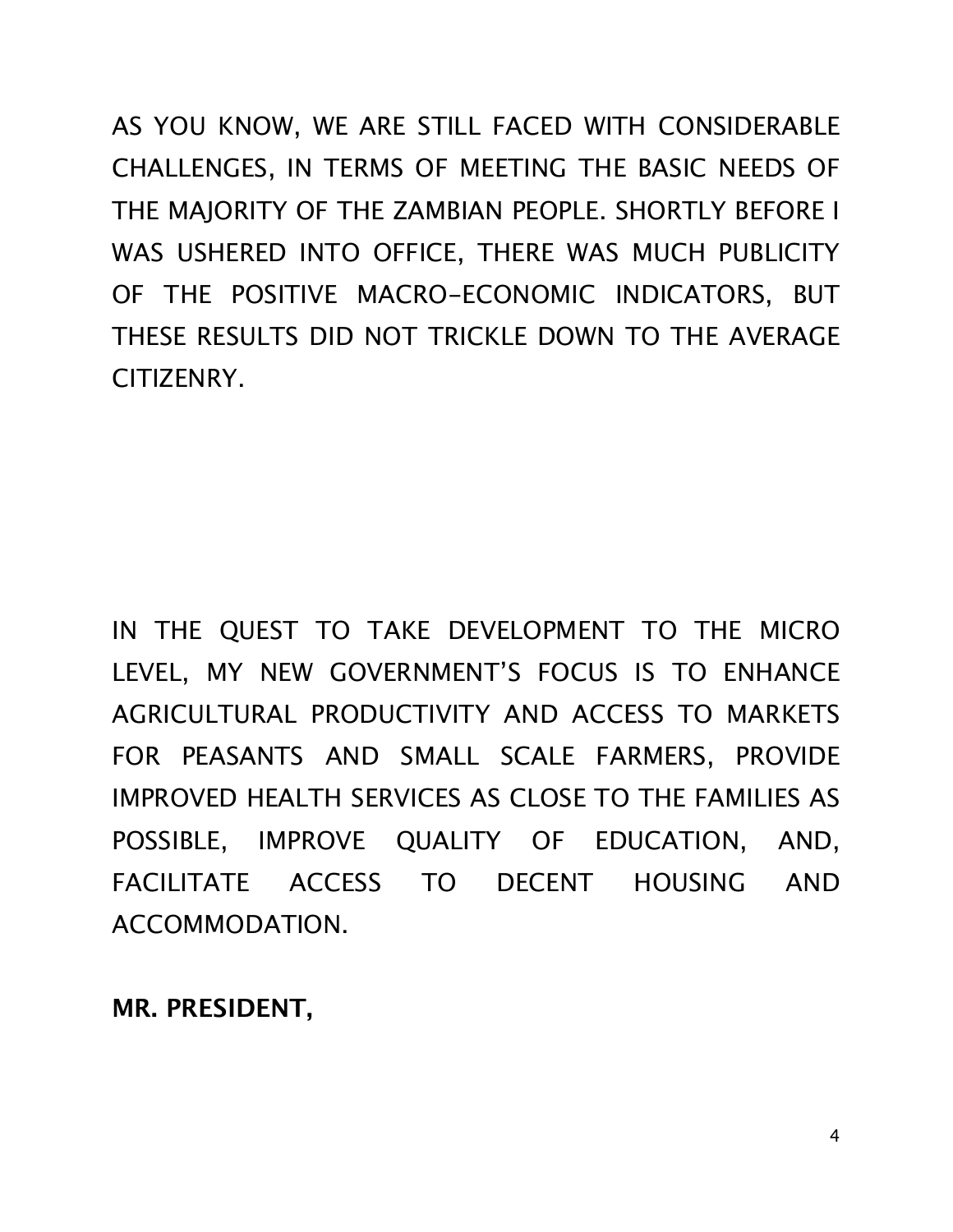AS WE DRAW CLOSER TO THE DEADLINE OF THE MILLENNIUM DEVELOPMENT GOALS IN 2015, THE INTERNATIONAL COMMUNITY NEEDS TO MAXIMIZE ITS EFFORTS TOWARDS ACHIEVING ALL THE EIGHT (8) GOALS. ZAMBIA HAS MADE STEADY PROGRESS IN ACHIEVING SOME OF THE MDGs.

THESE ARE MOST VISIBLE IN THE EDUCATION SECTOR WHICH HAS SEEN AN INCREASE IN THE NET ENROLMENT OF CHILDREN IN PRIMARY SCHOOLS; WHILE THE HEALTH SECTOR HAS SEEN REDUCTIONS IN THE PREVALENCE OF HIV AND AIDS, TUBERCULOSIS AND MALARIA.

NOTWITHSTANDING THE ABOVE COMMUNICABLE DISEASES, ZAMBIA IS ALSO ATTEMPTING TO ADDRESS NON-COMMUNICABLE DISEASES SUCH AS HYPERTENSION, DIABETES AND CANCER.

WHILST STILL ON THE HEALTH SECTOR, ALLOW ME TO MENTION THAT MY GOVERNMENT RECENTLY INHERITED STATISTICS WHICH INDICATE THAT ZAMBIA NOW HAS THE SECOND HIGHEST RATES OF CERVICAL CANCER IN THE WORLD.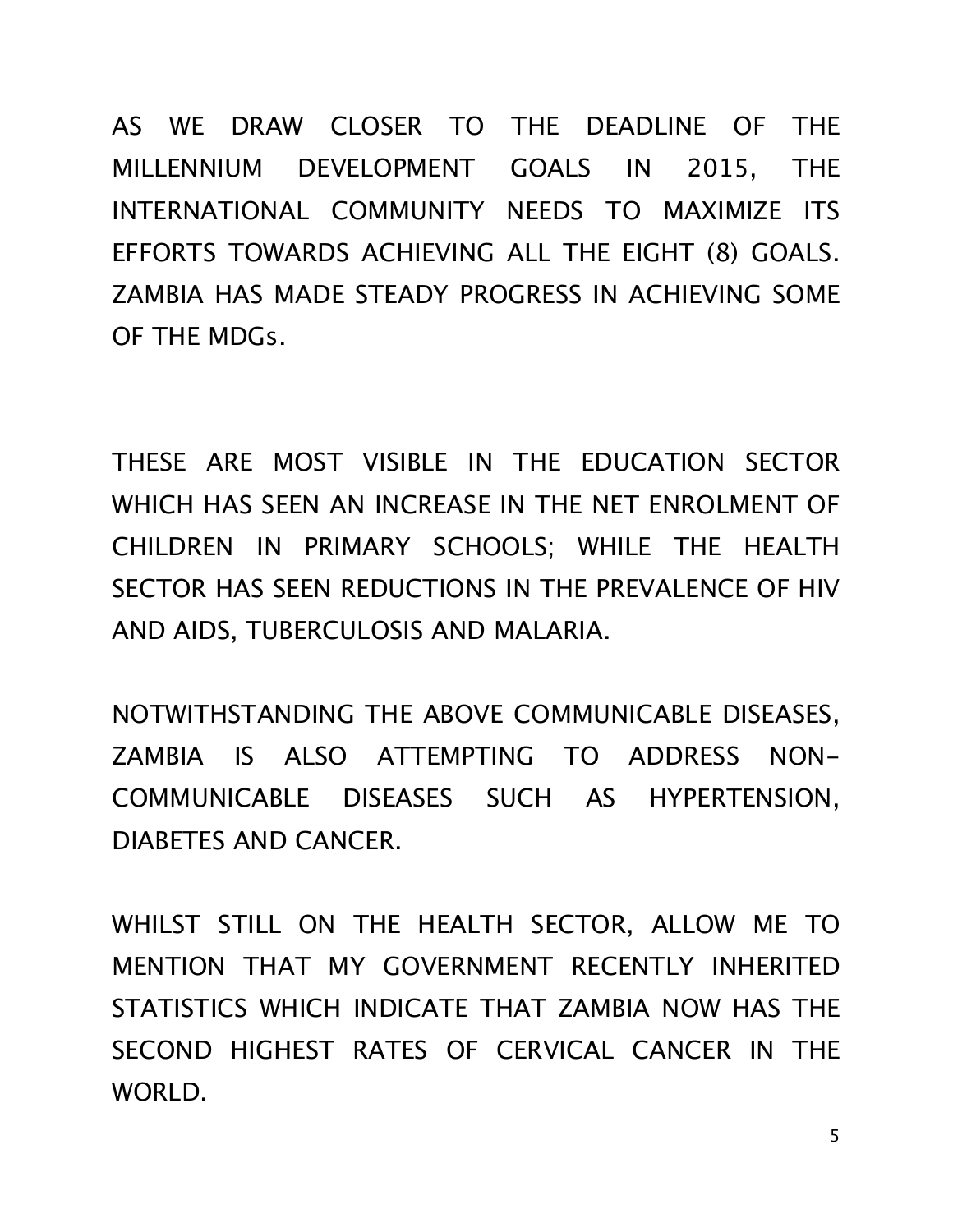FROM 22ND TO 24TH JULY THIS YEAR, OUR CAPITAL, LUSAKA HOSTED THE 6TH ANNUAL CONFERENCE KNOWN AS **"THE STOP CERVICAL CANCER IN AFRICA CONFERENCE"** WHICH WAS INCORPORATED BY THE FORUM OF AFRICAN FIRST LADIES AGAINST BREAST AND CERVICAL CANCER, AND THE AFRICAN PARLIAMENTARIANS AND HEALTH MINISTERS AGAINST CANCER.

AND ONLY LAST YEAR FORMER US PRESIDENT GEORGE W. BUSH TRAVELLED TO LUSAKA TO LAUNCH THE PINK RIBBON RED RIBBON (PRRR) CAMPAIGN AGAINST BREAST AND CERVICAL CANCER. HE HAS SINCE FACILITATED SOME GENEROUS CONTRIBUTIONS FOR THE FACILITIES NOW IN PLACE TO FIGHT THESE DISEASES. I WANT TO RENDER THE ZAMBIAN PEOPLE'S DEEP APPRECIATION FOR ALL THIS EFFORT. HOWEVER, THE CHALLENGES IN THE HEALTH SECTOR AND ELSEWHERE DO NOT END THERE, AND BY NO MEANS HAVE WE BEEN FOLDING OUR ARMS.

**MR. PRESIDENT,**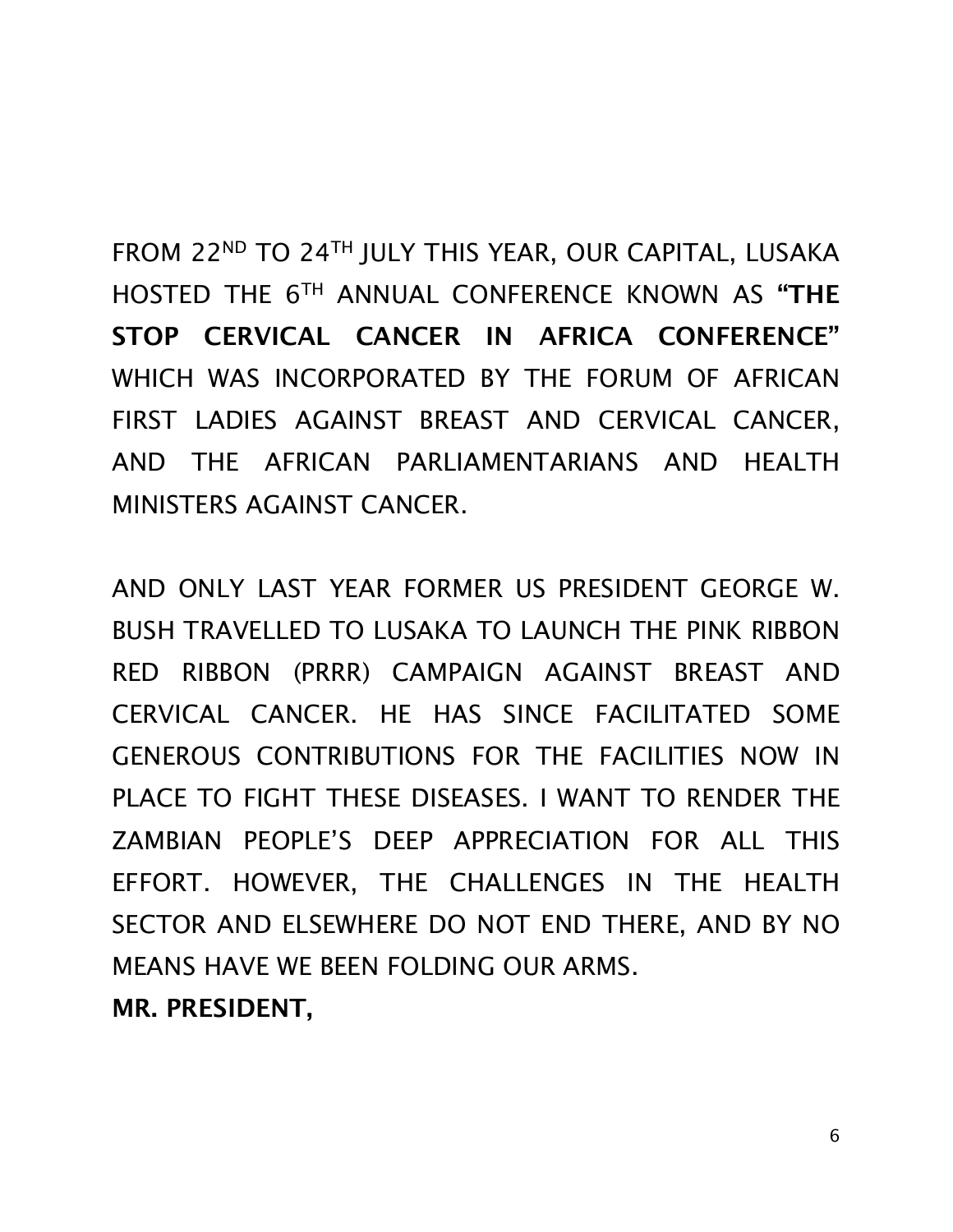SINCE MY GOVERNMENT ASSUMED POWER IN SEPTEMBER, 2011 THE COUNTRY HAS SEEN REASONABLE IMPROVEMENTS IN OUR ECONOMY WITH AN INFLATION RATE DOWN TO 6.6 PER CENT AND A GROSS DOMESTIC PRODUCT (GDP) GROWTH RATE IN THE REGION OF 6 PER CENT IN SPITE OF THE LOW GLOBAL ECONOMIC TRENDS. THIS HAS BEEN ATTRIBUTED TO THE ENHANCEMENT OF THE INVESTMENT POLICY FRAMEWORK AND IMPROVING INFRASTRUCTURE AND HUMAN CAPITAL DEVELOPMENT. DESPITE THESE EFFORTS HOWEVER, 60.5 PER CENT OF THE ZAMBIAN PEOPLE CONTINUE TO LIVE IN POVERTY.

 MY GOVERNMENT ATTACHES SIMILAR IMPORTANCE TO PROMOTING GOOD GOVERNANCE, AND AS SUCH WE HAVE PUT IN PLACE A ROBUST ANTI-CORRUPTION PROGRAMME, WITH IMPROVED AND INCREASED RESOURCES WHICH SHOULD SET A NEW STAGE IN OUR DEVELOPMENT.

IN ADDITION, ZAMBIA HAS FOR THE FIRST TIME ENTRUSTED THE RUNNING OF GOVERNANCE AND LEGAL-JUDICIAL INSTITUTIONS TO OUR WOMEN FOLK. THE INSPECTOR-GENERAL OF POLICE IS FEMALE, CHIEF JUSTICE AND DEPUTY ARE FEMALE, CHAIRPERSON OF THE ANTI-CORRUPTION COMMISSION IS FEMALE, AND SO IS THE COMMISSIONER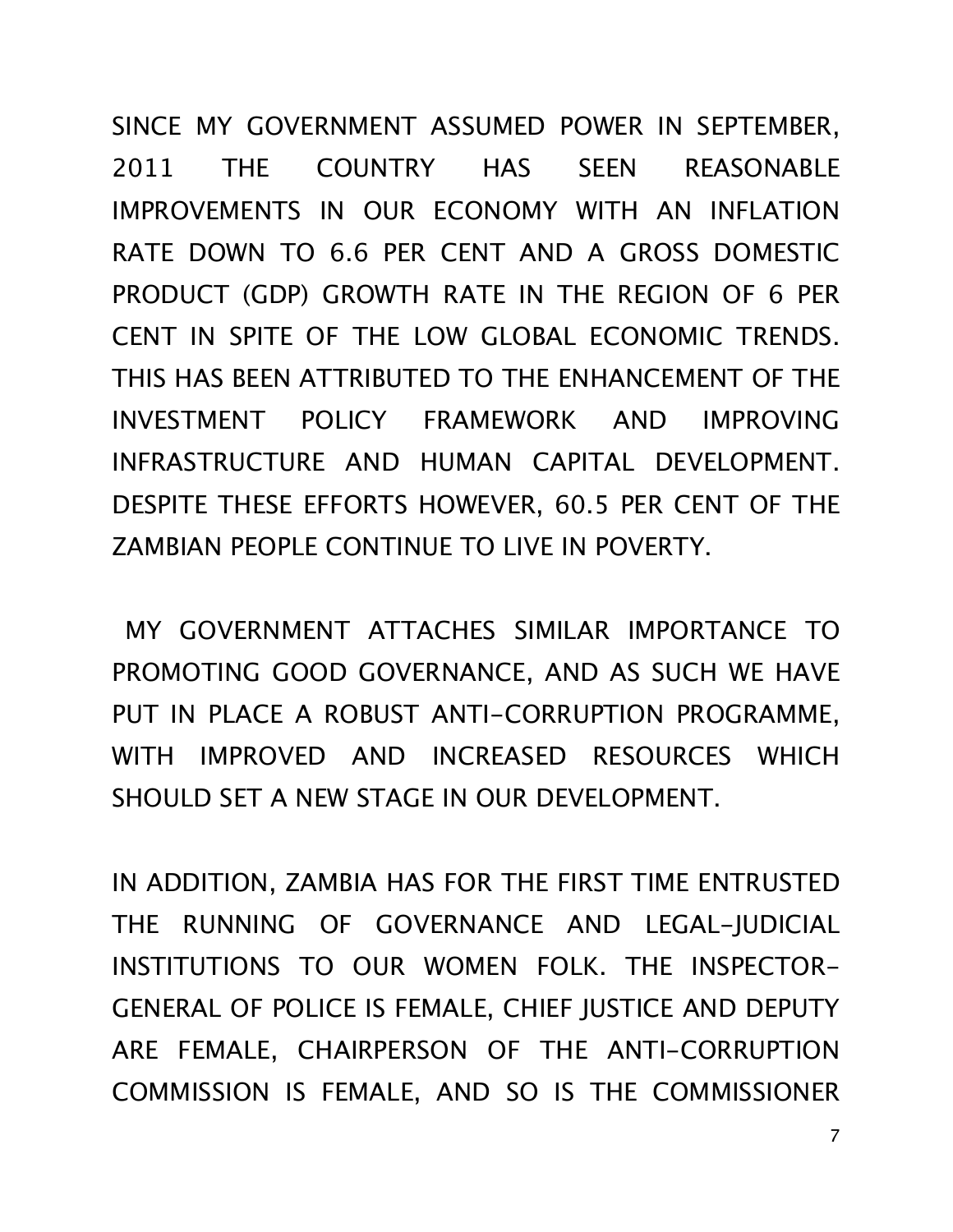FOR THE DRUG ENFORCEMENT COMMISSION. I REMAIN CONVINCED THAT THEY WILL IMPROVE OUR RECORD AND SURPASS THE NATION'S EXPECTATIONS.

OUR NATIONAL PROGRAMMES ARE ALSO FOCUSED ON CREATING EMPLOYMENT FOR OUR YOUTH. DESPITE THE VAST NATURAL RESOURCES, UNEMPLOYMENT CONTINUES TO BE THE MOST PRESSING PROBLEM FOR THE YOUNGER GENERATION. WE ARE THEREFORE LOOKING TO IMPROVING PARTNERSHIP WITH THE VARIOUS UN AGENCIES AND THE REST OF THE INTERNATIONAL COMMUNITY TO HARNESS THE BEST PRACTICES FROM ACROSS THE WORLD.

IT IS AFTER ALL THE YOUTH OF 2012 WHO HAVE MADE ZAMBIA THE AFRICAN FOOTBALL CHAMPIONS.

**MR. PRESIDENT,**

MY GOVERNMENT HAS RECOGNIZED THAT WITHOUT THE RULE OF LAW, SOCIAL JUSTICE AND AN INDEPENDENT JUDICIAL SYSTEM, ZAMBIA WILL NOT BE ABLE TO ATTAIN SUSTAINABLE SOCIAL AND ECONOMIC DEVELOPMENT. AS AN INITIAL STEP IN THIS REGARD, MY GOVERNMENT IS CURRENTLY UNDERTAKING A CONSTITUTIONAL REVIEW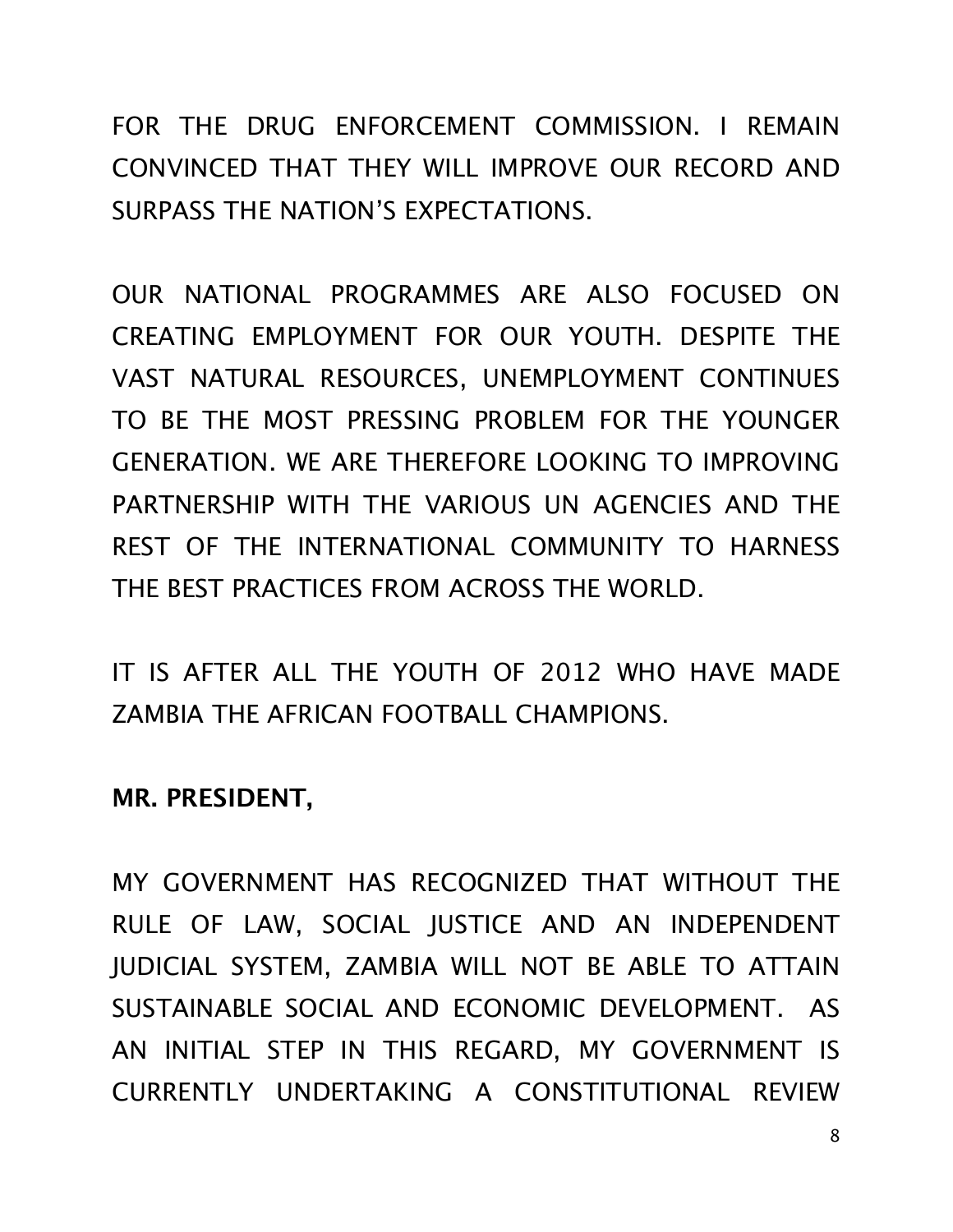PROCESS WHICH IS INTENDED TO ENSURE THE PRESTIGE OF THE INDIVIDUAL CITIZEN AND HIS LIBERTIES.

WE FURTHER WISH TO SPEED UP THE PROCESS OF DOMESTICATING THE INTERNATIONAL CONVENTIONS THAT SEEK TO BRIDGE THE GAPS FOR THE MINORITY. SPECIAL EMPHASIS WILL ALSO BE PLACED ON IMPROVING THE TREATMENT OF THE MENTALLY AND PHYSICALLY CHALLENGED PERSONS.

#### **MR PRESIDENT**

ZAMBIA PARTICIPATED IN THE PROCESS LEADING TO THE RIO+20 WORLD CONFERENCE ON SUSTAINABLE DEVELOPMENT. WE HAVE OVER THE YEARS LEARNT TO APPRECIATE THE TRANS-BOUNDARY NATURE OF MATTERS SUCH AS OUR COMMON ENVIRONMENT.

HERE, I WOULD LIKE TO THANK THE GOVERNMENT OF BRAZIL, THE CHAIRMAN OF THE CONFERENCE AND ALL WHO MADE TREMENDOUS EFFORT TO BRING ABOUT THE FINAL OUTCOME DOCUMENT OF THIS HISTORIC CONFERENCE. WE ARE HOWEVER CONCERNED THAT AS UN MEMBER STATES WE MISSED THE OPPORTUNITY TO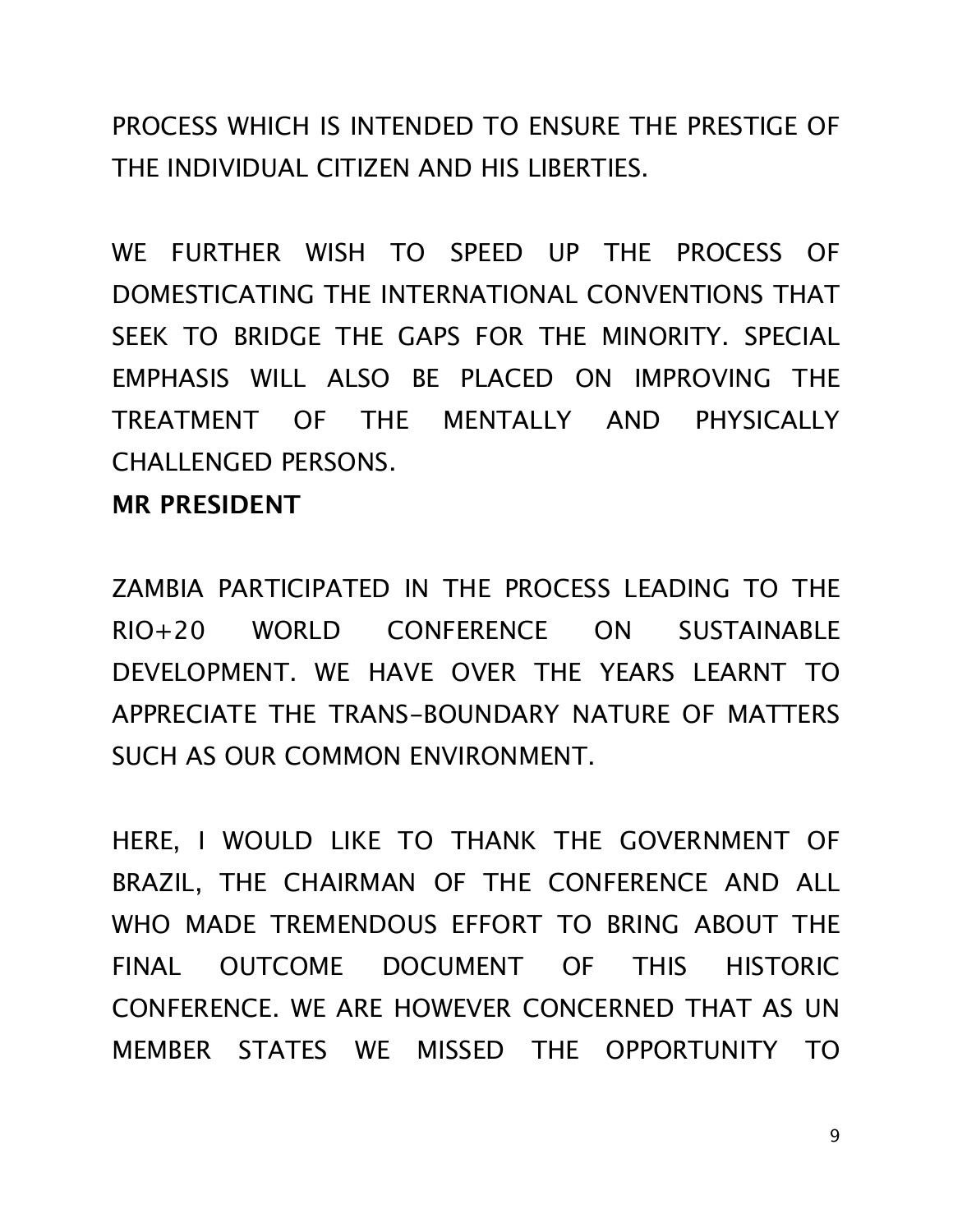DEVELOP A FORMIDABLE INTERNATIONAL PROCESS FOR PROMOTING SUSTAINABLE DEVELOPMENT.

THE FAILURE TO COMMIT ANY FUNDS TO THE MEANS OF IMPLEMENTATION AND INDEED THE LITTLE PROGRESS IN OUTLINING THE SUSTAINABLE DEVELOPMENT GOALS UNDERSCORED THE LACK OF AMBITION IN ADDRESSING OUR DETERIORATING ENVIRONMENT, WORSENING INEQUALITY AND A GROWING GLOBAL POPULATION WHICH SHARES THE EARTH'S LIMITED RESOURCES. IN THIS INSTANCE, WE FAILED THE TEST FOR GLOBAL SOLIDARITY.

TODAY, ZAMBIA IS ENCOURAGED THAT THREE COMMITTED GLOBAL CITIZENS HAVE BEEN APPOINTED AS CO-CHAIRS OF THE SECRETARY GENERAL'S HIGH LEVEL PANEL TO ADVISE ON THE POST-2015 GLOBAL DEVELOPMENT AGENDA.

WE THEREFORE, CONGRATULATE HIS EXCELLENCY PRESIDENT SUSILO BAMBANG OF INDONESIA, HER

10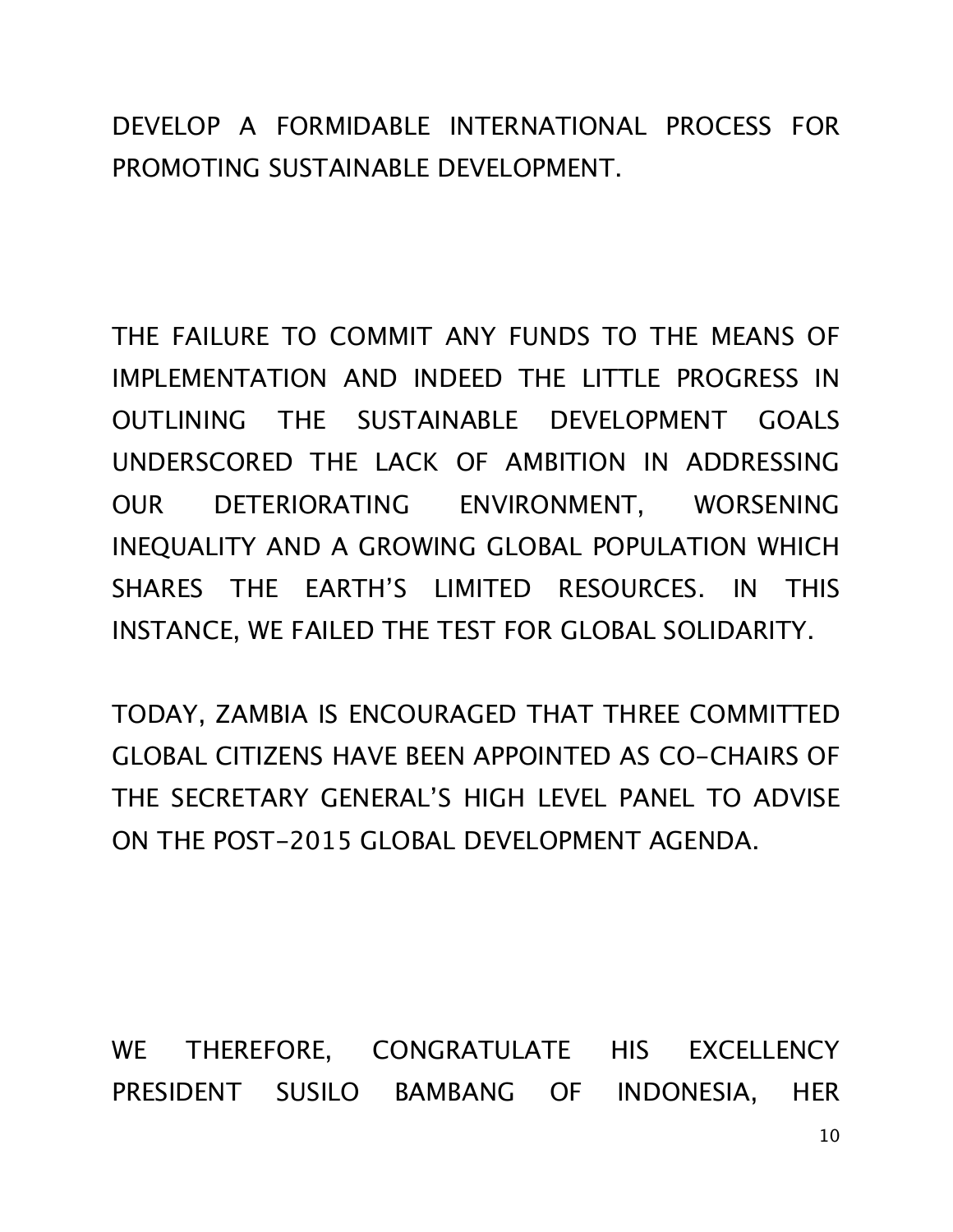EXCELLENCY PRESIDENT ELLEN JOHNSON SIRLEAF OF LIBERIA, AND HIS EXCELLENCY PRIME MINISTER DAVID CAMERON OF THE UNITED KINGDOM AND WE WISH THEM EVERY SUCCESS AS THEY TAKE ON THIS ONEROUS TASK.

WE MUST SUPPORT THIS HIGH LEVEL PANEL TO HELP RECOUP THE LOST OPPORTUNITIES OF THE RECENT PAST. AS I INDICATED EARLIER, WE ARE STILL A LONG WAY FROM ATTAINING THE MDGS. DISCARDING THEM ENTIRELY WOULD BE TO THE DETRIMENT OF THE POORER NATIONS. I TRUST THAT THE SECRETARY GENERAL'S PANEL WILL TAKE THIS INTO CONSIDERATION.

### **MR. PRESIDENT,**

THIS YEAR'S GENERAL ASSEMBLY THEME **"ADJUSTMENT OR SETTLEMENT OF INTERNATIONAL DISPUTES OR SITUATIONS BY PEACEFUL MEANS"** IS UNDENIABLY SIGNIFICANT IN THE WAKE OF THE TURMOIL THAT CONTINUES TO THREATEN INTERNATIONAL PEACE AND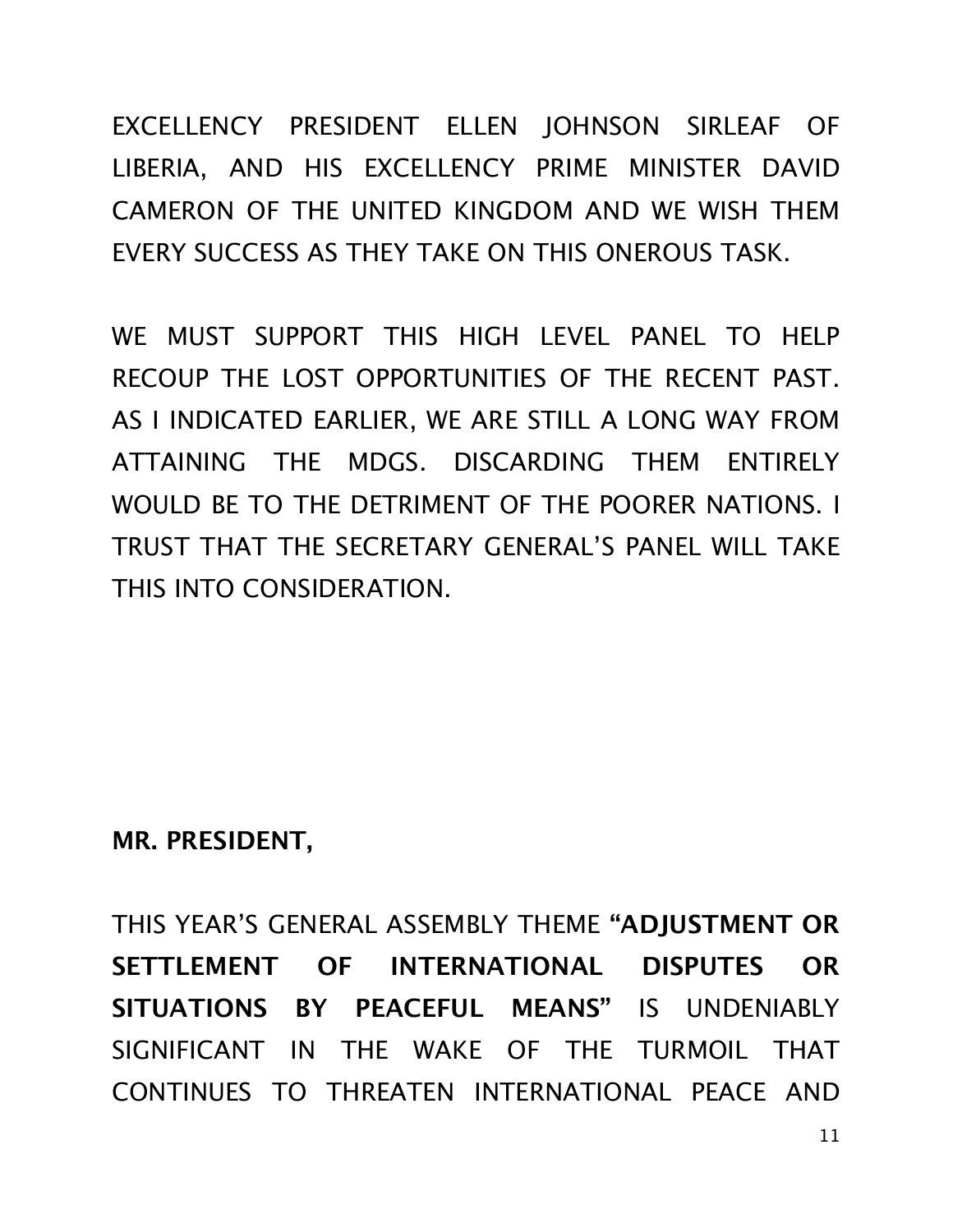SECURITY, WITH THE PERSISTENT CONFLICT SITUATIONS ON THE AFRICAN CONTINENT IN PLACES SUCH AS SUDAN, SOUTH SUDAN, GUINEA BISSAU, MALI, AND SOMALIA.

I THEREFORE WISH TO REPORT THAT MY GOVERNMENT HAS IN CERTAIN INSTANCES SUPPORTED MEASURES TO HELP MITIGATE THE HUMANITARIAN SITUATION. I URGE THE INTERNATIONAL COMMUNITY TO REDOUBLE EFFORTS IN BRINGING PEACE TO THESE TROUBLED REGIONS.

FURTHER AFIELD, BUT NO LESS IMPORTANT IS THE SITUATION IN SYRIA, WHICH HAS SEEN THE INDISCRIMINATE KILLING OF MANY INNOCENT LIVES. THERE IS THEREFORE, NEED FOR CONCERTED EFFORTS TO UTILISE PEACEFUL MEANS SUCH AS MEDIATION AND NEGOTIATIONS TO BRING A HALT TO THE KILLINGS AND RESTORE PEACE TO THE COUNTRY. HUMANITY HAS AGAIN BEEN EMBARRASSED BY THIS UNNECESSARY CARNAGE.

### **MR. PRESIDENT**

DESPITE THE TROUBLE SPOTS, ZAMBIA REMAINS CONVINCED THAT THE UNITED NATIONS HAS SINCE 145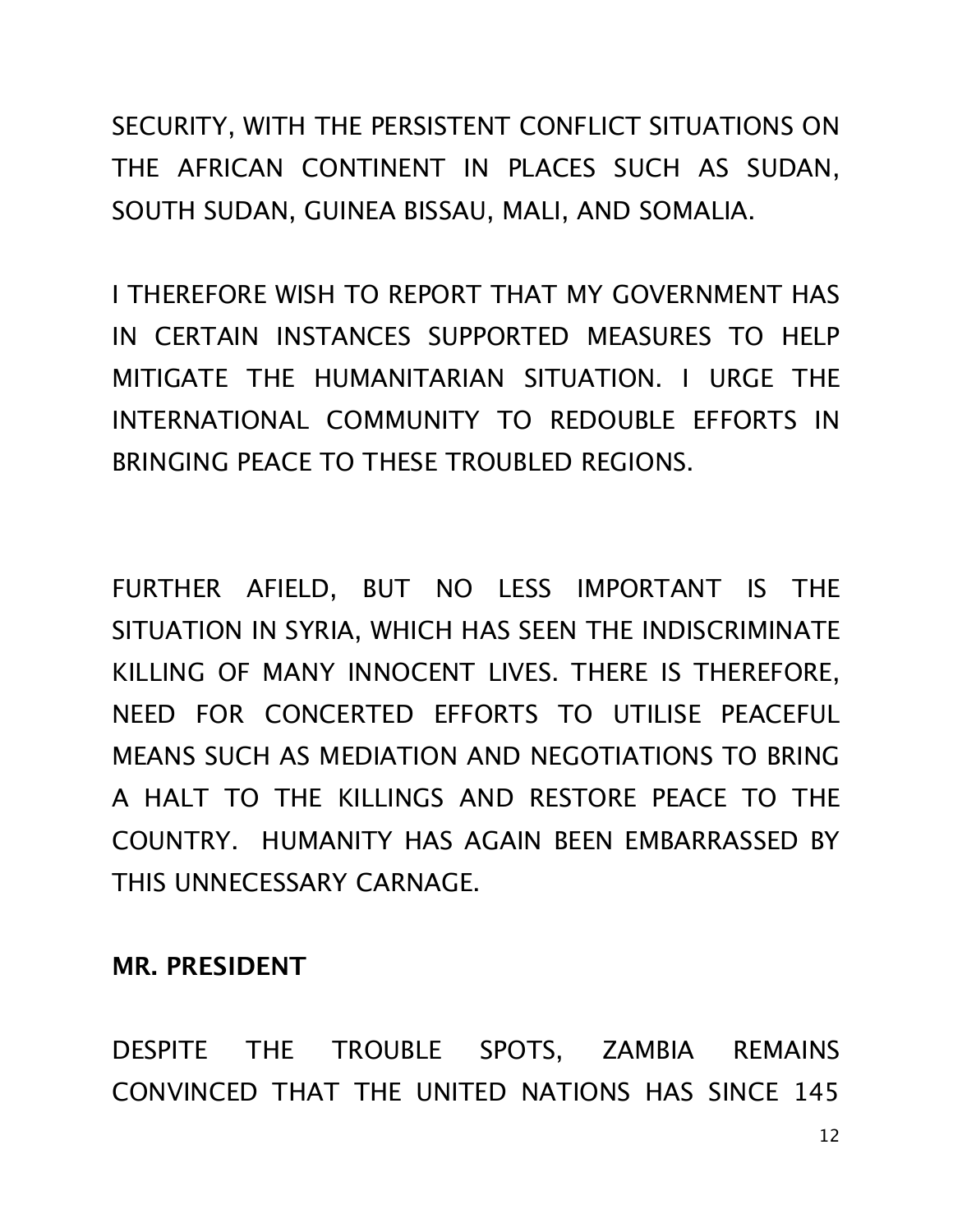PERFORMED CONSIDERABLY WELL. HOWEVER, THE CIRCUMSTANCES HAVE SINCE CHANGED GREATLY, AND, WE NEED ONLY LOOK AT THE SOVEREIGN REPRESENTATION IN THIS HALL TO PROVE THAT.

IT IS THEREFORE, IMPERATIVE THAT THE ONGOING EFFORTS AT REFORMING THE UN BE APPROACHED WITH RENEWED VIGOUR. WE ARE CONCERNED THAT A SEEMINGLY DIFFICULT DEADLOCK HAS BEEN CREATED IN THE REFORM PROCESS OF THE UNITED NATIONS.

IN ADDITION, I WISH TO REITERATE THAT DESPITE THE SLOW PROCESS OF THE REFORM OF THE SECURITY COUNCIL, AFRICA SHOULD NOT RELENT OR GET FRUSTRATED. WE SHOULD STAND UP AND BE COUNTED. AS ENSHIRINED IN THE EZULWINI CONSENSUS AND SIRTE DECLARATION, AFRICA MUST BE GIVEN TWO PERMANENT SEATS WITH A VETO IMMEDIATELY AND TWO NON PERMANENT SEATS TO CORRECT THE HISTORICAL INJUSTICE THAT THE CONTINENT HAS SUFFERED AND ALSO ADHERE TO THE GEO POLITICAL REALITIES OF MODERN TIMES. FURTHER, THE COUNCIL SHOULD IMPROVE ITS WORKING METHODS.